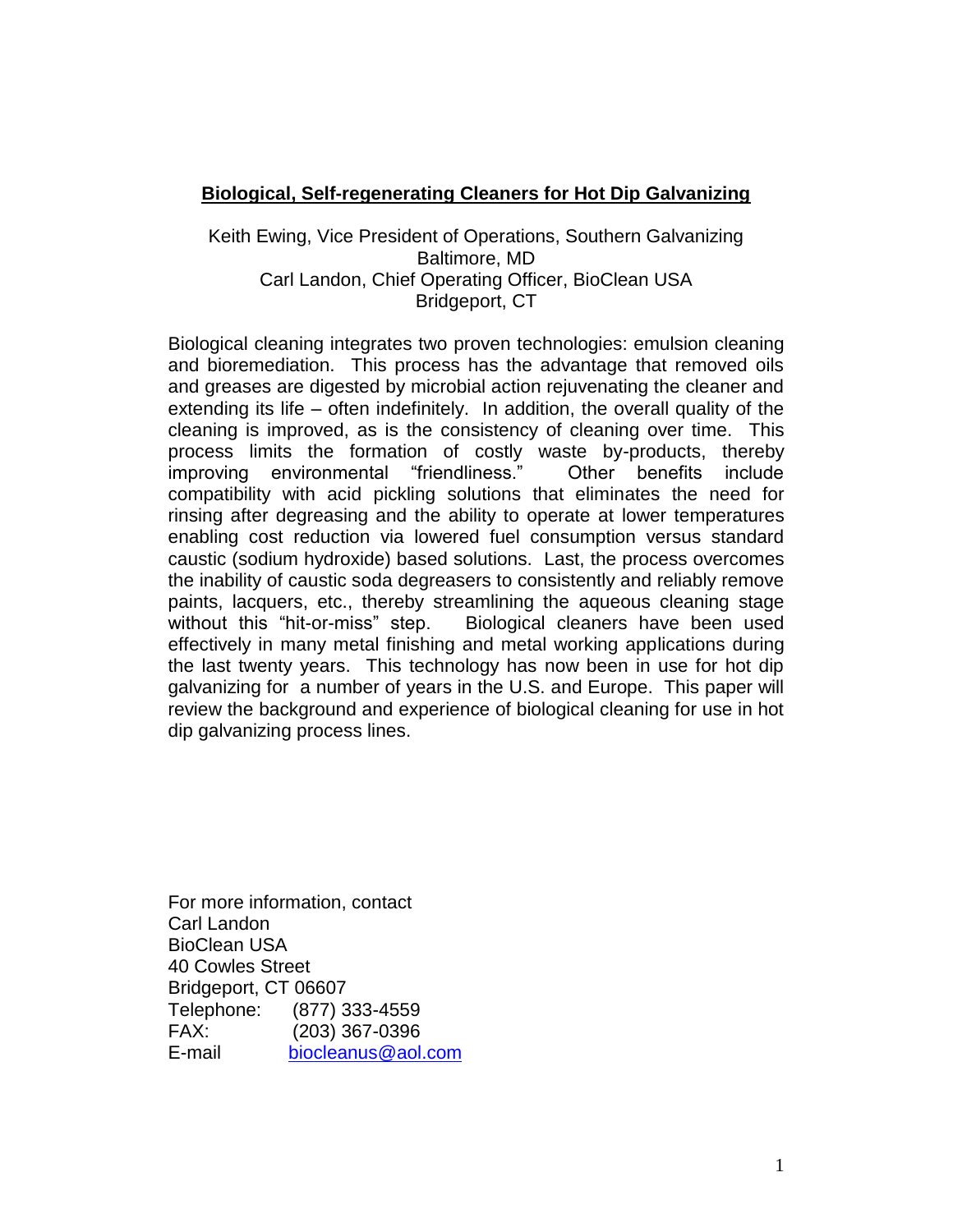## **INTRODUCTION**

Biological cleaning is based on the simultaneous use of **surface cleaning** and **bioremediation**. The cleaning actually takes place in two steps. When parts come in contact with the solution, the oil and impurities are emulsified into micro-particulates. The particulates are then consumed by microorganisms, which are present in the bath or spray. The microbes consume the oil present in the bath, as their food source producing carbon dioxide as a byproduct. This process has the advantage that the removed oils and greases are digested by the microbial action rejuvenating the cleaner and extending its life.

While microorganisms have been used for many years to digest oil from wastes and spills, the integration of biodegradation with aqueous cleaning for industrial cleaning applications is a relatively recent process. Most of the conventional cleaners will not allow the survival of oil consuming microbes due to high operating pH and temperatures. By formulating a mild alkaline emulsifying cleaner that operates at relatively low temperatures it is possible to integrate the removal of oil and particulates with the biological digestion of the residues. The system is essentially self-regulating, since the microbial activity will adjust itself to the amount of oil present in the system.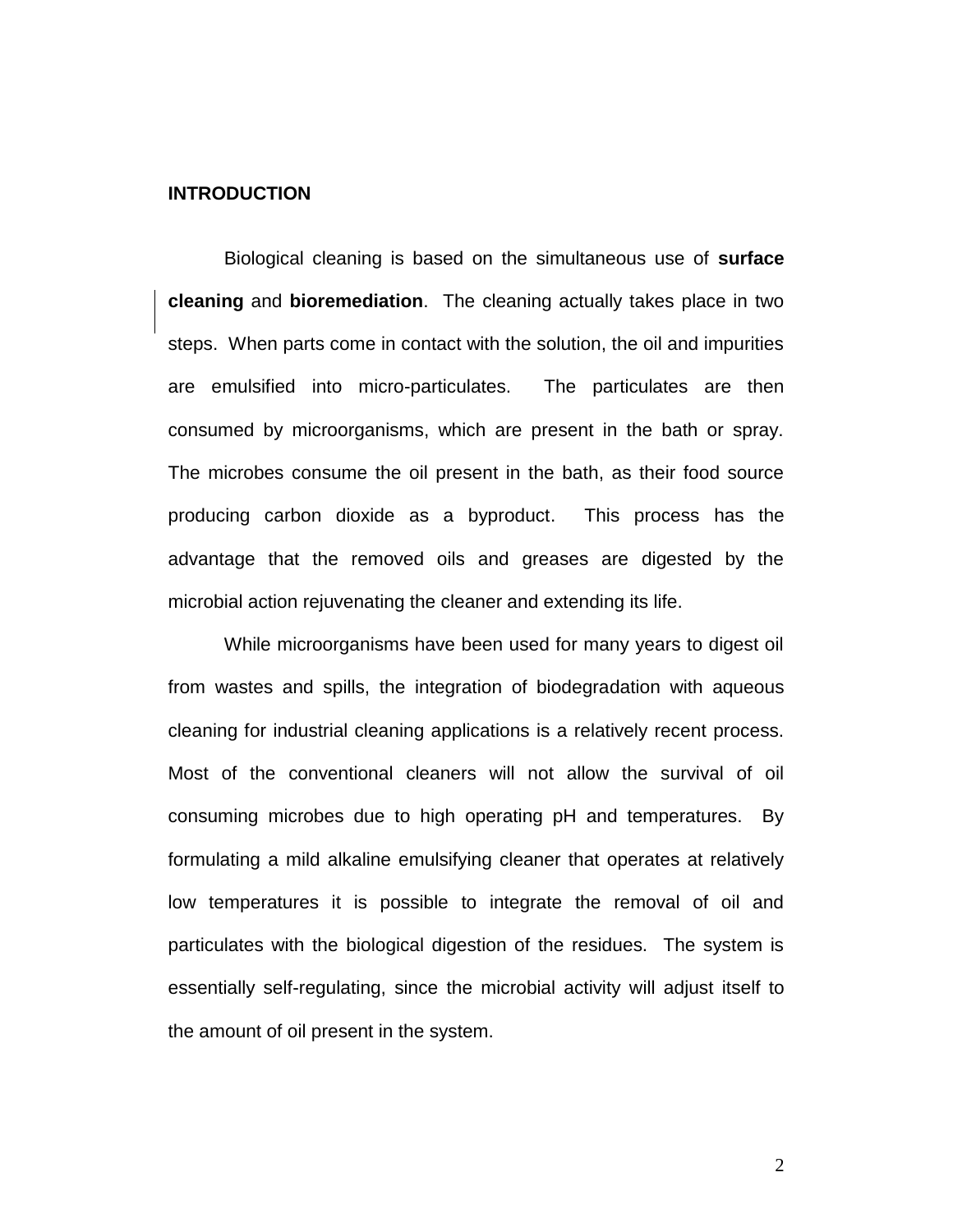The present biological cleaning process employs an alkaline cleaning solution that operates at relatively low temperatures (104ºF - 131ºF) (40ºC - 55ºC) and a pH range of 8.8 - 9.2, which is a viable habitat for these microorganisms. The cleaning solutions from the cleaning baths are pumped continuously into a separator/control module then pumped back into the processing tank. This operation is run in a continuous mode without interruptions for solution dumping and new solution make-up. As a result of the dynamics of the process and the re-circulation of the bath solution, the consumption of oil by the microbes occurs throughout the biological degreasing system. For an efficient operation the oil must be emulsified and oil must be present at all times to keep an active population of microorganisms. In the case of a longer interruption that may be conducive to the total depletion of the oil present in the system, to keep the microbes alive it is necessary to render them dormant by increasing the pH to 10.5 or alternatively, to feed them with small amounts of oil during the down time.

The principles and major industrial applications of biological cleaning can be found in the paper presented at SUR/FIN 2002 (J.Hajdu, Advances in Biological Cleaning**,** *AESF SUR/FIN 2002*, Chicago). Also a comprehensive description of biological cleaning is available at the Environmental Protection Agency's website, under the Environmental Technology Verification Reports ("Evaluation of BioClean USA, LLC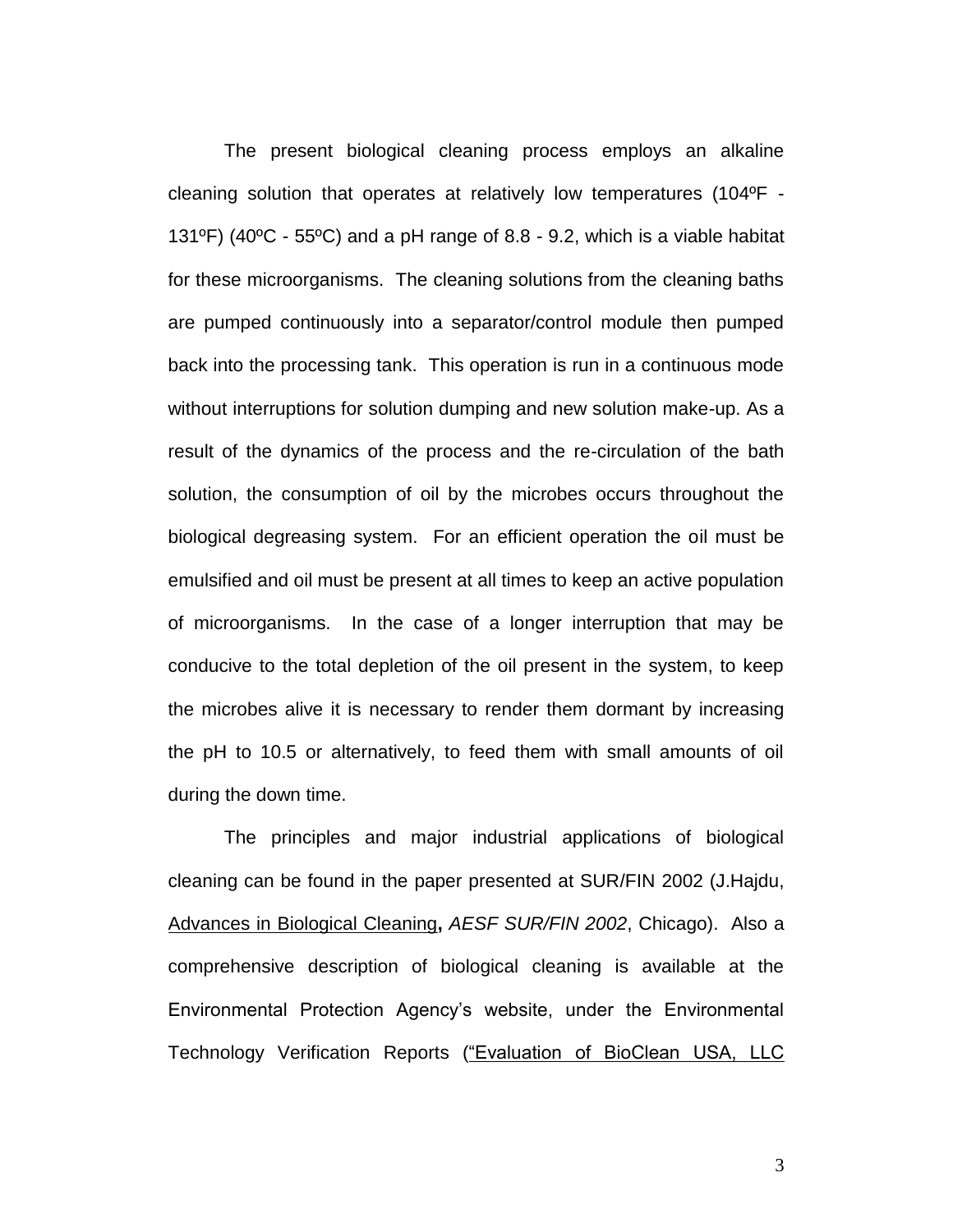Biological Degreasing System for the Recycling of Alkaline Cleaners"). This investigation was originally presented at the *22nd Annual AESF/EPA Conference on Pollution Prevention and Control for the Surface Finishing Industry, January 29-31, 2001*, in Orlando, Florida.

Recently an in-depth study of the biodegradation process has been completed by Prof. Thomas K. Wood and Sachiyo Iwashita of the Department of Chemical Engineering & Molecular & Cell Biology of the University of Connecticut. Observing the biodegradation of a widely used commercial lubricant containing naphthenic petroleum oil and extreme pressure additives, they found that a naturally occurring microbial consortium was responsible for the degradation of the lubricant and that the process was conducive to the complete mineralization of the lubricant. The active bacteria for the degradation process were identified as *Bacillus licheniformis,* responsible for the degradation when high concentrations of lubricant are present. At lower concentrations, *Bacillus cereus*, *Pseudomonas aeruginosa, Rhizobiaceae* **str. M100**, and *Achromobacter* **sp. LMG 5431** were also found active. In addition, Wood and Iwashita found that at pH 9 the rate of heterotropic biodegradation of the lubricant was significantly higher than the degradation rate of the surfactants present in the biological cleaner while at lower pH values (pH 7) the rate of surfactant degradation increases. These results confirm the empirical observation that biological cleaners should be operated between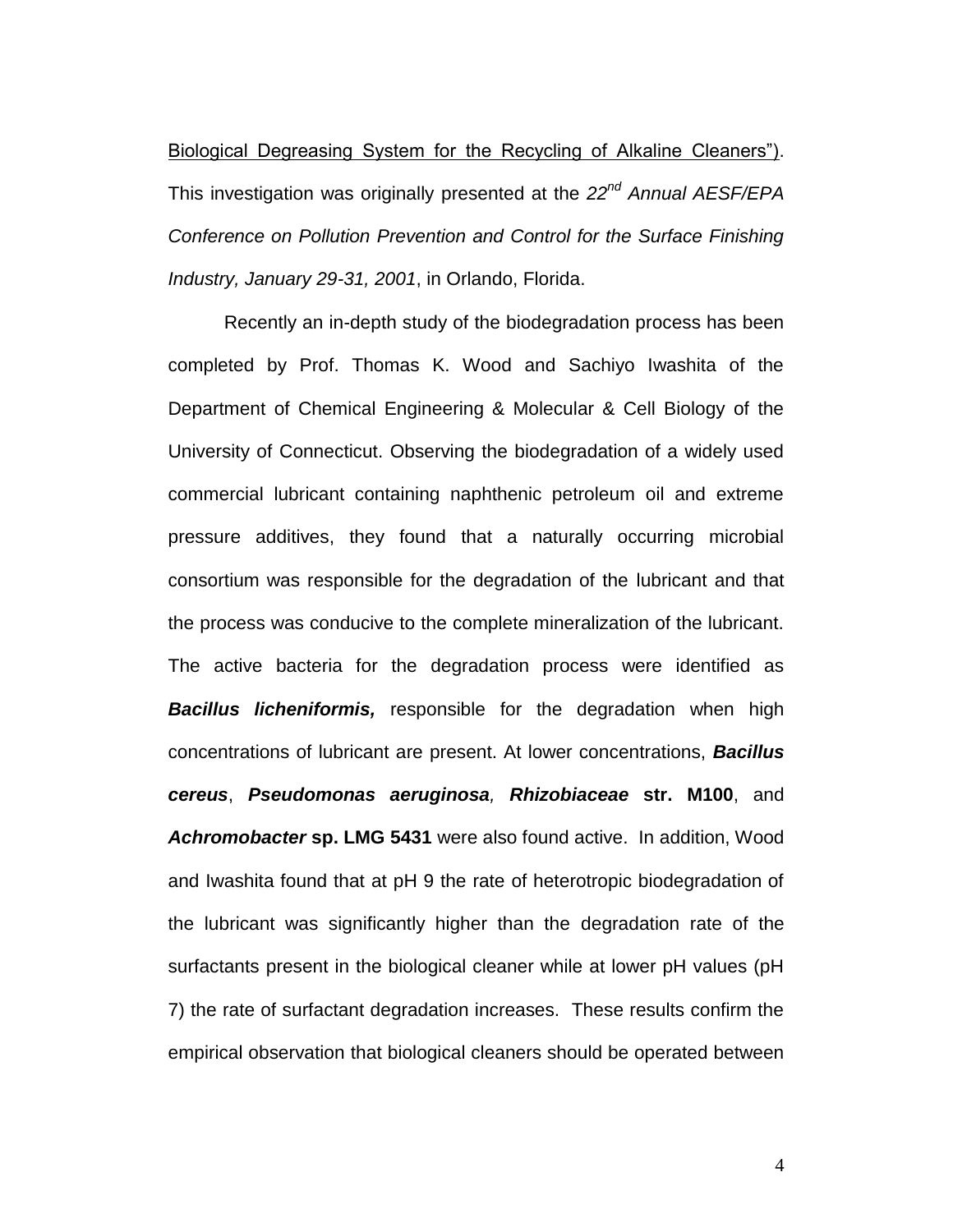pH 8.8 and pH 9.2. The methodology and quantitative results of this work were published in the Journal of Applied Microbiology and Biotechnology.

## **BIOLOGICAL CLEANING FOR HOT DIP GALVANIZING**

The main markets for biological cleaning are in the metalworking, painting and metal finishing industries. Case histories of these applications were presented during 22<sup>nd</sup> Annual AESF/EPA Conference, January 29-31, 2001, Orlando, Florida under the title *"Field Experience with an Integrated Biological Degreasing System"* and during the SurFin Conference, June 27-30, 2004, Chicago, Illinois under the title *"Biological Cleaning for Organic Coatings"*. The technology is also successfully employed by the hot dip galvanizing industry in Europe and the United States to replace traditional alkaline and acid cleaners.

Traditional cleaners used in the galvanizing industry are typically either highly alkaline or strongly acid and operate at high temperatures. These products must be periodically dumped because the soils and oils build up in the baths until their cleaning efficacy and product quality are reduced to unacceptable levels. The dumped baths must be waste treated or hauled away for treatment, both of which are expensive and time consuming. The re-building of the baths with new chemistry is time consuming and costly. The high operating temperature and aggressive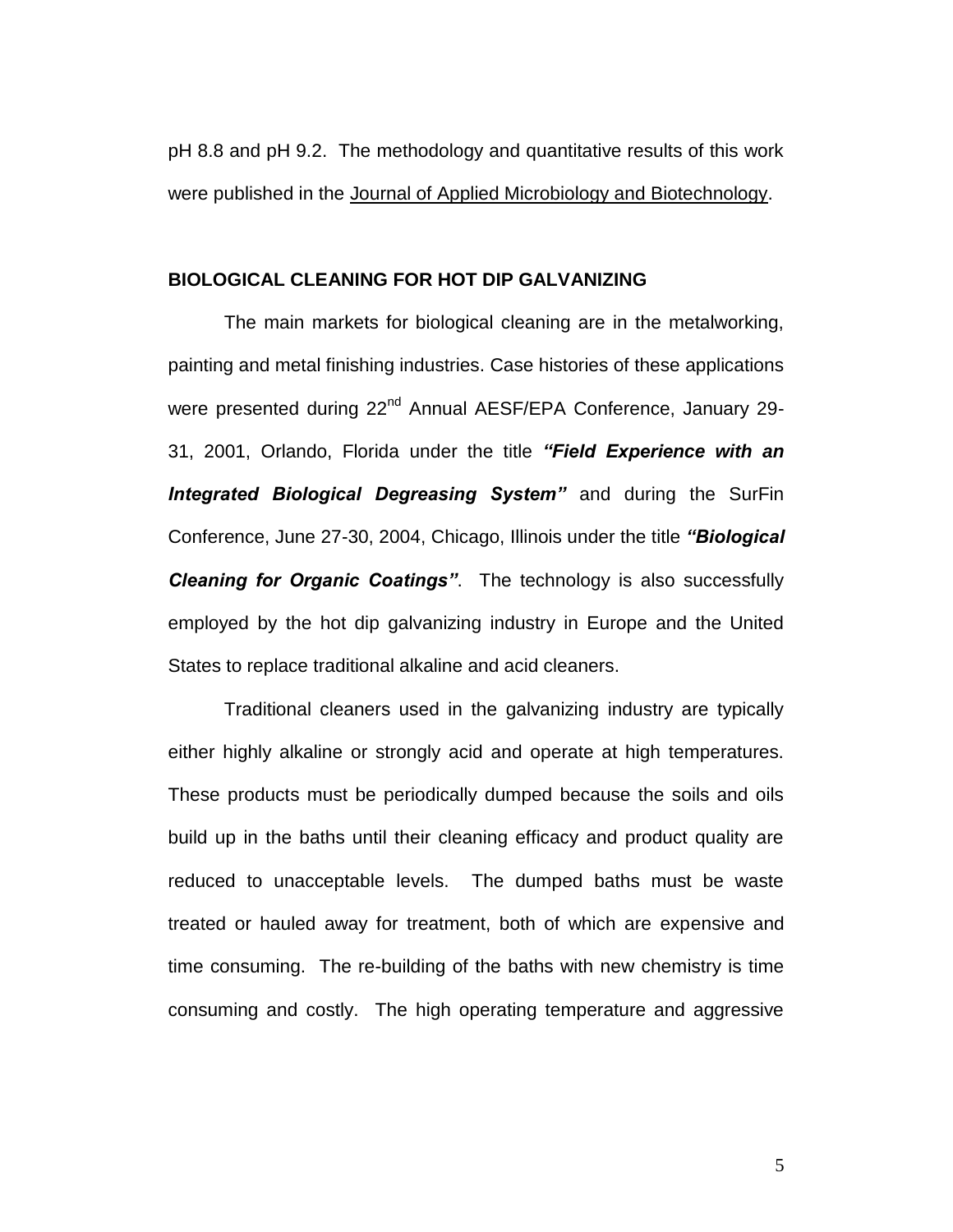chemical composition produce a hazardous work environment for employees.

Southern Galvanizing in Baltimore, Maryland, converted from a traditional alkaline cleaning to a biological cleaning process in 2001. Prior to this the traditional alkaline cleaner was dumped, waste treated and rebuilt every 18 months in order to maintain the quality of the galvanized parts at an acceptable level. Since the installation of the biological cleaning system in 2001, the bath has not been dumped thus eliminating the waste treatment problems and costs. More importantly the quality of the galvanized parts is maintained at a consistently high level.

The biological cleaning system operates at  $90^{\circ}$ F to 100 $^{\circ}$ F whereas the traditional high alkalinity cleaner previously used operated at  $180^{\circ}$ F. This lower operating temperature saves substantial energy and reduced the energy consumption to heat the 14,200 gallon cleaner tank at Southern Galvanizing by approximately \$58,000/year. More importantly, employees are no longer exposed to the scalding temperature and highly corrosive cleaners as the biological cleaner operates at a near neutral pH of 8.8 to 9.2. The lower operating temperature generates almost no steam or other vapors providing a greatly improved work environment for employees.

The biological cleaning system used at Southern Galvanizing has substantially reduced the maintenance costs of operating this process as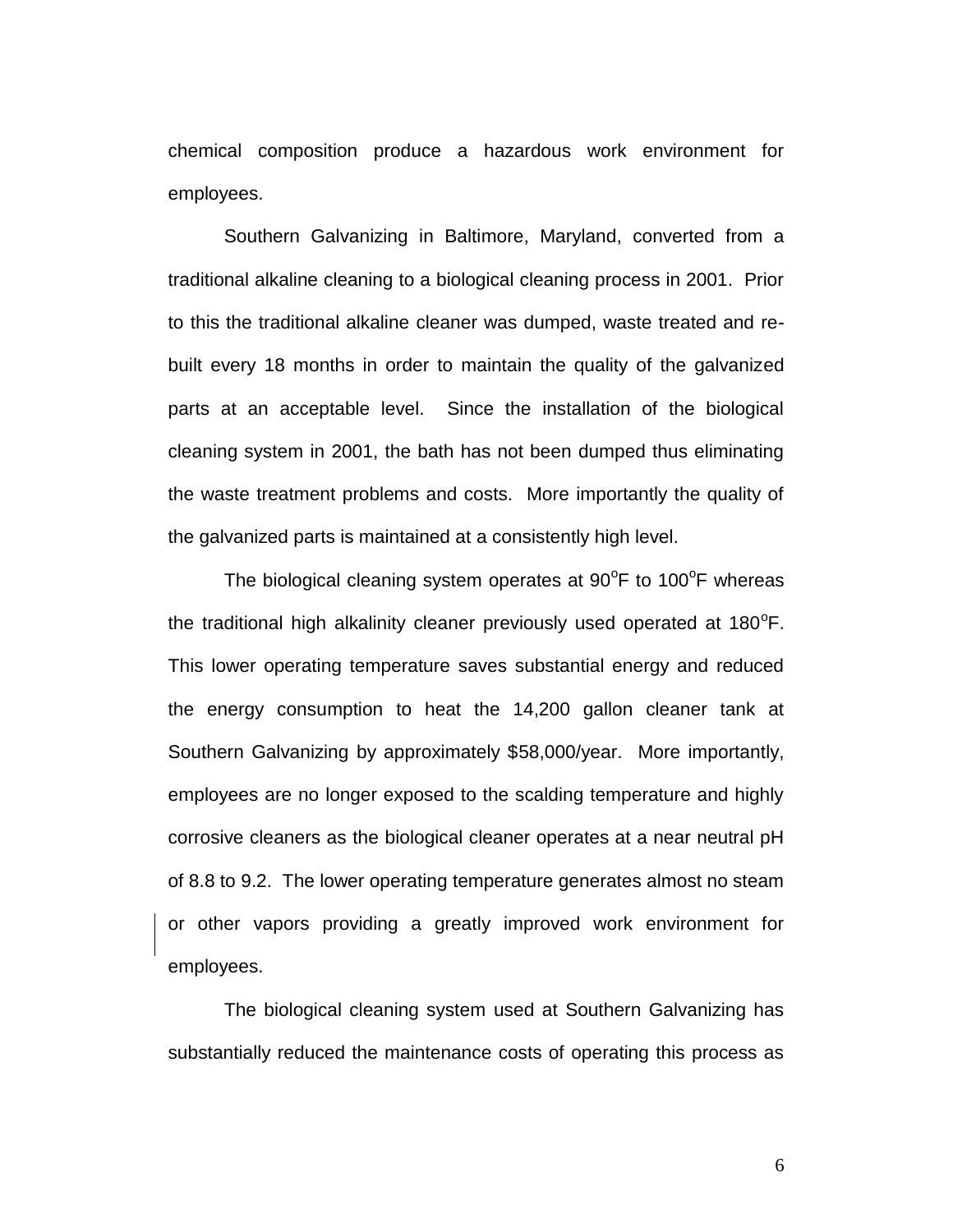compared to the high alkalinity cleaner we used in the past. The automatic controls employed by the process maintain the optimum conditions to consistently clean the wide variety of oils used by our customers. Another advantage in the maintenance of the biological cleaning system is that the product does not generate sludge as did the traditional alkaline cleaner used previously. With the traditional product, the generation of sludge was so substantial that every 18-24 months we<sub> $<sub>1</sub>$ </sub></sub> production was temporarily halted, and an outside firm was contracted to come in to pump the sludge from the bottom of the alkaline cleaner tank. Even after nearly three years of operation of the biological cleaner, we have no sludge in the tank and have saved both the cost as well as the lost production time from de-sludging the tank.

With the high alkaline cleaner previously used, a rinse was required after the cleaner and prior to entering the acid pickle station. The biological cleaner we now use is compatible with the acid pickle and the rinse after the cleaner was eliminated. The parts now move directly from the biological cleaner to the acid pickle without rinsing. This eliminated one tank and one step in our process shortening the process time. The number of crane lifts was reduced as a result as well.

The zinc from hooks, fixtures and jigs used in the racking process routinely pass through a galvanizing line. With highly alkaline cleaners, this contributes to the sludging problem discussed above as well as